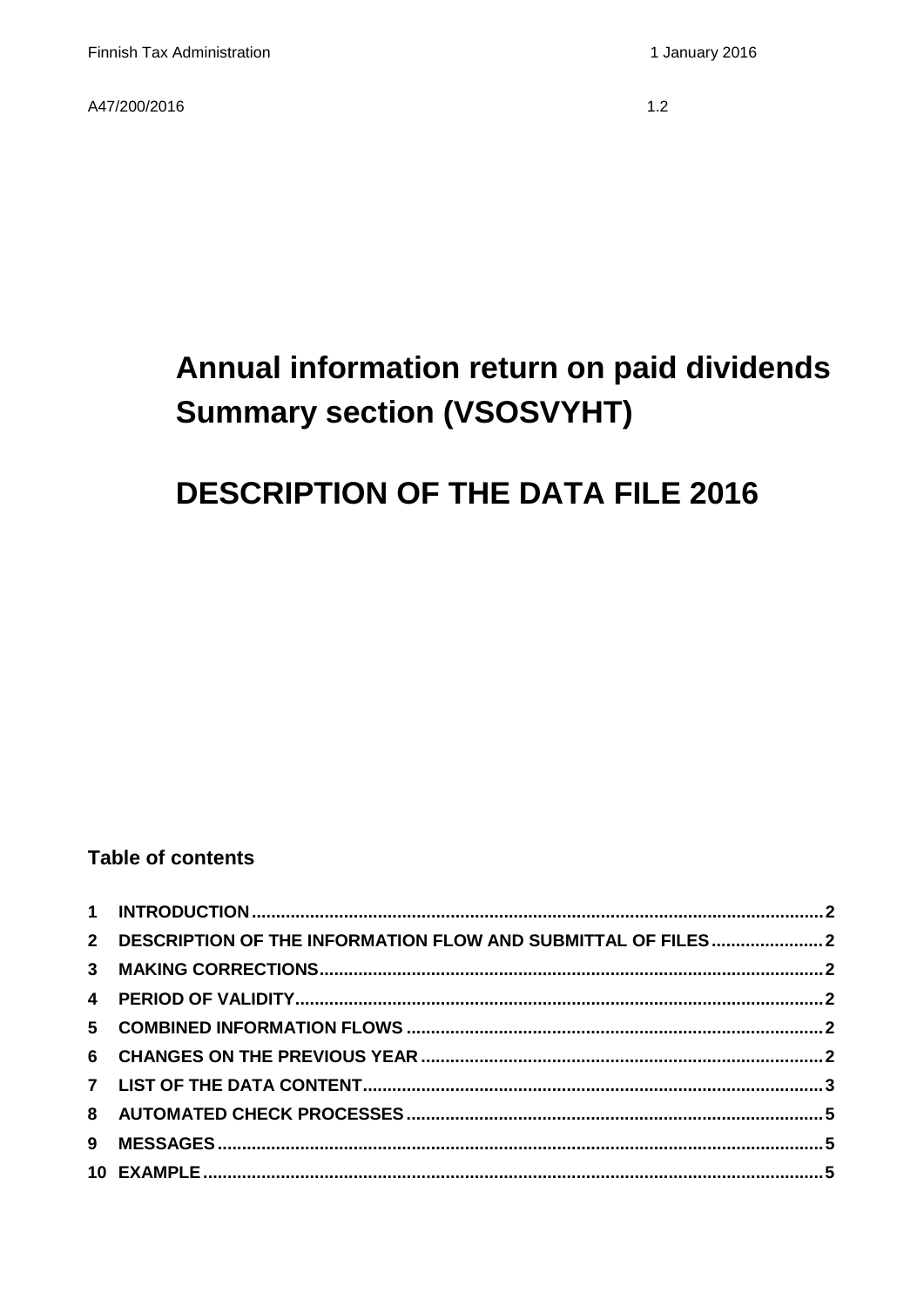#### <span id="page-1-0"></span>**1 INTRODUCTION**

<span id="page-1-1"></span>This guidance explains the structure of the required inbound file and the check procedures that follow. For more information, see [Description of e-File.](http://www.vero.fi/download/Sahkoisen_ilmoittamisen_yleiskuvaus_ENGL20/%7B956D482C-4A28-48D2-BE25-00112D97AE00%7D/12064)

#### **2 DESCRIPTION OF THE INFORMATION FLOW AND SUBMITTAL OF FILES**

**Starting 2014**, the filing of the return concerns the beneficiary's dividends for the tax year that are ready for payment to him or her even in cases where actual payment is not yet made.

For more information and instructions, go to the 'Annual Information Returns' pages of the Website, > Forms > Employer Payroll Report and other annual information return forms.

Logging in with a Katso ID and password entitles you to submit if you have the user privileges of the Master User, Parallel Master User, or Annual Information Report Filer. The system checks your privileges on the basis of the Payer's identity code entry (data element 010; pos. 20-32).

#### <span id="page-1-2"></span>**3 MAKING CORRECTIONS**

For more information, see Making corrections to e-filed submittals of information returns.

#### <span id="page-1-3"></span>**4 PERIOD OF VALIDITY**

This specification sets out the requirements of file formatting that come into force 16 June 2016 and continue to be in force until a new version of this specification is released.

Due date of Employer Payroll Report filing is 3 February 2017.

#### <span id="page-1-4"></span>**5 COMBINED INFORMATION FLOWS**

You may send us the following flows in the same computer file as you are sending your VSOSVYHT flow:

− VSOSERIE

#### <span id="page-1-5"></span>**6 CHANGES ON THE PREVIOUS YEAR**

|     | <b>Data Name</b> | Data element                            | <b>Description</b>               |
|-----|------------------|-----------------------------------------|----------------------------------|
| 1.1 | 10/100           | Document type                           | Removed (see Making Corrections) |
|     | 10/082           | <b>Deletion</b>                         | This is a new Data Element.      |
|     | 12-13/109        | Type of Payment                         | Now refers to pos. 084           |
|     | 20-32/102        | Business ID of the distributing company | Now refers to pos. 010           |
|     | 15-18/103        | Year of payment                         | Now refers to pos. 058           |
|     | 86-115/113       | Name of contact person                  | Now refers to pos. 041           |
|     | 117-129/114      | Contact person's telephone              | Now refers to pos. 042           |
|     | 131-144/120      | The total amount of dividends to be     | Now the format is 'R'.           |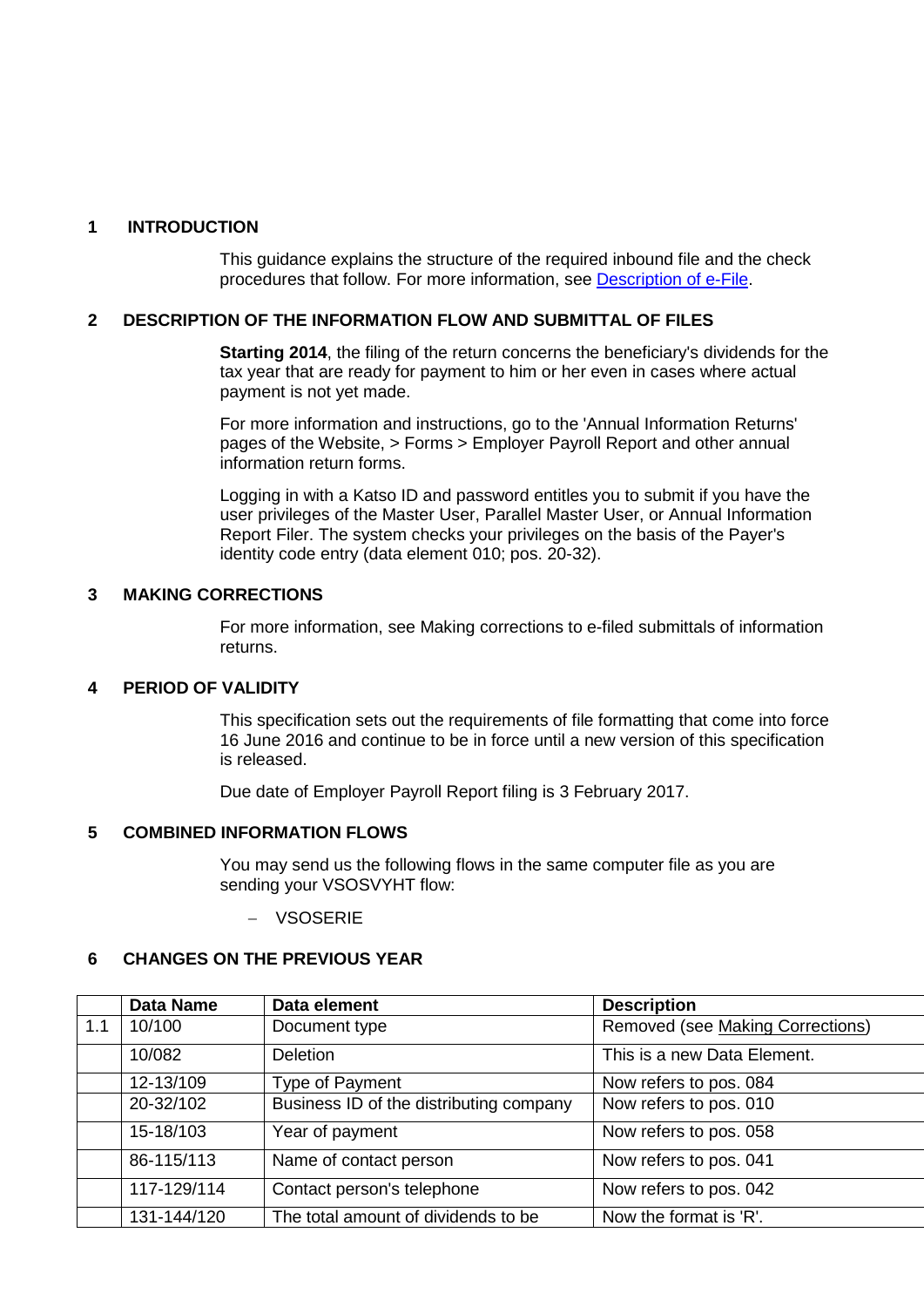|     |             | distributed for the tax year<br>Total amount withheld during the year of | If Data Element format is 'R', entries must I |
|-----|-------------|--------------------------------------------------------------------------|-----------------------------------------------|
|     | 145-158/121 | payment                                                                  | decimals.                                     |
|     |             | The total amount of payable dividends                                    | Decimal separator character: the Comma (      |
|     | 159-172/122 | that the shareholders have not cashed by                                 |                                               |
|     |             | the end of the calendar year                                             |                                               |
|     |             | The total amount of dividends reported in                                |                                               |
|     | 173-186/123 | earlier calendar years for the same tax                                  |                                               |
|     |             | year                                                                     |                                               |
|     | 187-200/124 | The total amount of dividends distributed<br>to nonresidents             |                                               |
|     |             | The total amount of tax withheld at                                      |                                               |
|     |             | source on the payments made to                                           |                                               |
|     | 201-214/125 | nonresidents                                                             |                                               |
|     |             | Dividends distributed on shares                                          |                                               |
|     |             | deposited in Finnish residents' Individual                               |                                               |
|     | 215-228/126 | Retirement Accounts under long-term                                      |                                               |
|     |             | savings contracts.                                                       |                                               |
|     | 251-285/048 | Software application that produced this                                  | This is a new Data Element.                   |
|     |             | file                                                                     |                                               |
|     | 287-300/198 | Send Date and Time - populated by the<br>service provider                | This is a new Data Element.                   |
| 1.2 | 50-57/112   | Date of commencement of the payment                                      | Added as a (T) Data Element.                  |
|     |             | (first date of payment as notified by the                                | Revised text.                                 |
|     |             | distributing company)                                                    |                                               |
|     |             |                                                                          |                                               |

## <span id="page-2-0"></span>**7 LIST OF THE DATA CONTENT**

Descriptions of the column entries:

| <b>Position</b>    | The place where the data is located; concerns the fixed-length format.                                                                                                                                                                                                                                                 |
|--------------------|------------------------------------------------------------------------------------------------------------------------------------------------------------------------------------------------------------------------------------------------------------------------------------------------------------------------|
| <b>Conditional</b> | <b>P</b> mandatory field<br>V not mandatory field                                                                                                                                                                                                                                                                      |
| т                  | <b>T</b> refers to names and identity codes when making corrections and sending<br>in a file that deletes previous entries (082:D). It is required that the name<br>and ID are exactly the same as in the previous filing. No other information is<br>required in a deletion file except the names and identity codes. |
| LЛ                 | If there is an asterisk * in the L/T column, it means Tamo will run a check on<br>the user entries.                                                                                                                                                                                                                    |
|                    | <b>V/P</b> means that the field is not mandatory unless special conditions apply. In<br>conditional fields, data elements, sections, filling in an entry, or the result of<br>a calculation, determine whether some other information is mandatory.                                                                    |
|                    | # means that you cannot populate the field if the field preceded by a #<br>character is populated. If populating it with a zero is OK, it is mentioned in<br>the Data Element Description text.                                                                                                                        |
|                    | If there is an $L$ in the $LT$ column, it means that a formula determining the<br>value is in existence, but Tamo does not run an automated check.                                                                                                                                                                     |
|                    | If there is an $H$ in the L/T column, it means that a Message is displayed<br>regarding the entry. However, this does not prevent the submittal.                                                                                                                                                                       |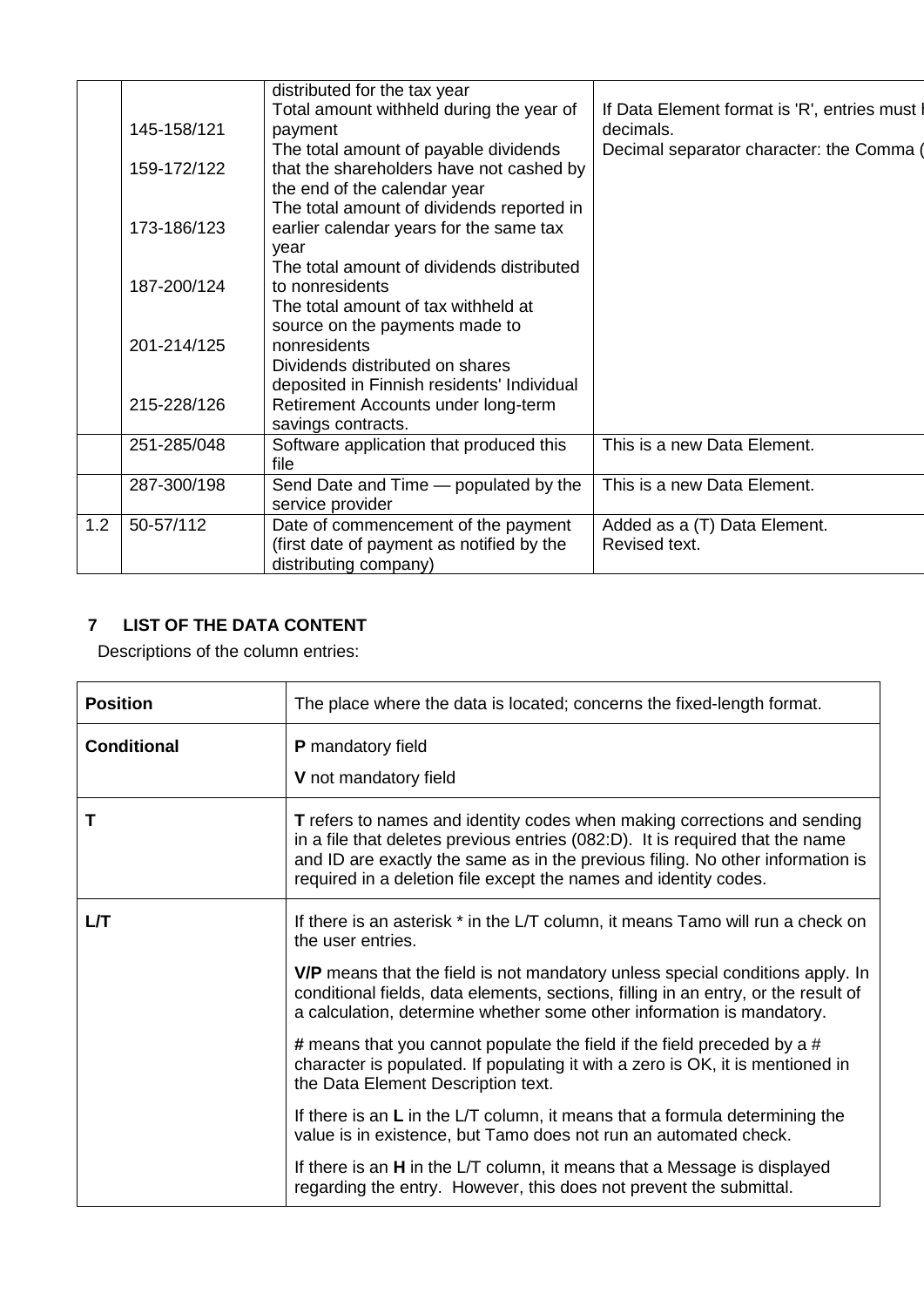|                           | There may be several of the above comments made in the L/T column if the<br>entries are subject to calculations and automated checks. |
|---------------------------|---------------------------------------------------------------------------------------------------------------------------------------|
| <b>Permissible values</b> | This column contains the relevant permissible values, separated by comma.                                                             |

| <b>Position</b> | Code $P/V$ |           | IТ.     | L/T    | <b>Description</b>                                                                                                                                                                                       | <b>Format</b>         | Permissible<br>values: |
|-----------------|------------|-----------|---------|--------|----------------------------------------------------------------------------------------------------------------------------------------------------------------------------------------------------------|-----------------------|------------------------|
| $1-8$           | 000        | ${\sf P}$ | $\sf T$ |        | File identifier                                                                                                                                                                                          | AN <sub>8</sub>       | <b>VSOSVYHT</b>        |
| 10              | 082        | V         |         |        | Deletion                                                                                                                                                                                                 | A1                    | D                      |
| $12 - 13$       | 084        | ${\sf P}$ | T       | $\ast$ | Type of Payment<br>01 Dividends<br>04 = Distribution of retained earnings, taxable as<br>dividends(03 Fully taxable dividends from a REIT<br>company; only applicable to REIT)                           | N <sub>2</sub>        | 01,03,04,              |
| 15-18           | 058        | ${\sf P}$ | T       | $\ast$ | Year of payment<br>The calendar year when the dividends are available<br>for cash payment to the beneficiary. For more<br>information, see section 2 and the guidance for<br>completing the return form. | <b>VVVV</b>           | 2016                   |
| 20-32           | 010        | P         | $\sf T$ |        | Business ID of the distributing company                                                                                                                                                                  | <b>YTUNNUS</b>        |                        |
| 36-39           | 107        | P         | T       | $\ast$ | The tax year for which the dividends were distributed                                                                                                                                                    | <b>VVVV</b>           |                        |
| 41-48           | 111        | P         | T       | $\ast$ | The date of the decision to distribute dividends                                                                                                                                                         | <b>PPKKVVVV</b>       |                        |
| 50-57           | 112        | P         | T       | $\ast$ | Date of commencement of the payment (first date of<br>payment as notified by the distributing company)                                                                                                   | <b>PPKKVVVV</b>       |                        |
| 59              | 110        | ${\sf P}$ |         |        | Type of incorporation on the date of decision to<br>distribute dividends<br>J A stock-exchange listed company<br>(§ 33a.2, Income Tax Act.) or<br>M Another type of company.                             | AN1                   | J,M,                   |
| 61-66           | 105        | ${\sf P}$ |         |        | Total number of itemizations                                                                                                                                                                             | $+N6$                 |                        |
| 68-84           | 108        | V         |         | H      | The accounting period for which the dividends were<br>distributed                                                                                                                                        | PPKKVVVV-<br>PPKKVVVV |                        |
| 86-115          | 041        | $\sf V$   |         |        | Name of contact person                                                                                                                                                                                   | AN30                  |                        |
| 117-129         | 042        | V         |         |        | Contact person's telephone                                                                                                                                                                               | AN13                  |                        |
| 131-144         | 120        | P         |         |        | The total amount of dividends agreed to be<br>distributed                                                                                                                                                | R11,2                 |                        |
| 145-158         | 121        | $\vee$    |         |        | Total amount of tax withheld on distributed dividends R11,2                                                                                                                                              |                       |                        |
| 159-172         | 122        | V         |         |        | The total amount of payable dividends that the<br>shareholders have not cashed by the end of the<br>calendar year                                                                                        | R11,2                 |                        |
| 173-186         | 123        | $\vee$    |         |        | The total amount of dividends reported in earlier<br>calendar years for the same tax year                                                                                                                | R11,2                 |                        |
| 187-200         | 124        | V         |         |        | The total amount of dividends distributed to<br>nonresidents                                                                                                                                             | R11,2                 |                        |
| 201-214         | 125        | $\vee$    |         |        | The total amount of tax withheld at source on the<br>payments made to nonresidents                                                                                                                       | R11,2                 |                        |
| 215-228         | 126        | $\vee$    |         |        | Dividends distributed on shares deposited in Finnish<br>residents' Individual Retirement Accounts under long-<br>term savings contracts.                                                                 | R11,2                 |                        |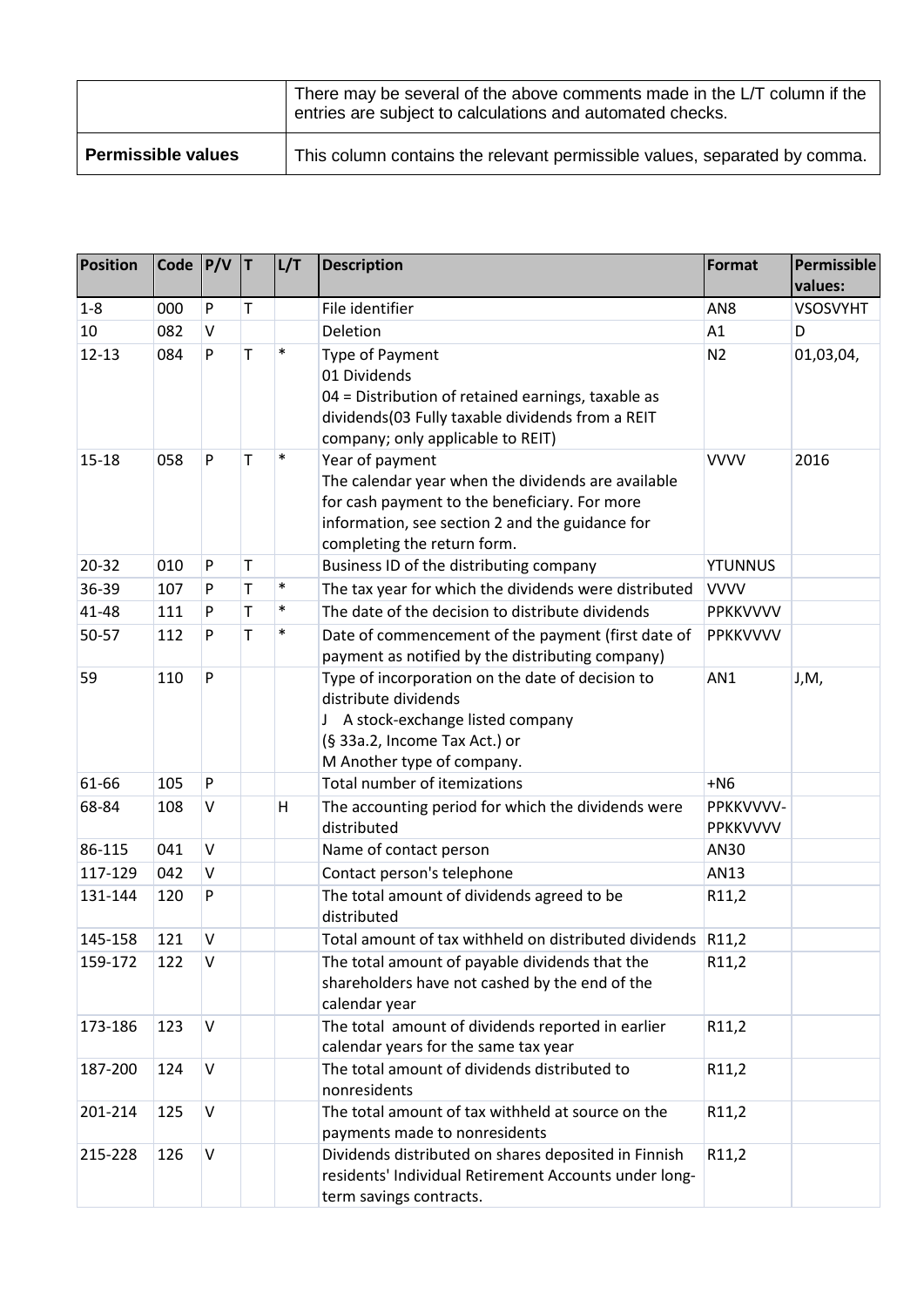| 230-250 |     |   | Reserve space                                             |                                 |  |
|---------|-----|---|-----------------------------------------------------------|---------------------------------|--|
| 251-285 | 048 | P | Software application that produced this file              | AN35                            |  |
| 287-300 | 198 | V | Send Date and Time – populated by the service<br>provider | <b>DDMMYYY</b><br><b>HHMMSS</b> |  |
|         | 999 | D | Final identifier                                          | N8                              |  |

### <span id="page-4-0"></span>**8 AUTOMATED CHECK PROCESSES**

| New/<br>Chan | Code | <b>Description of Calc. Rule / Check</b>                                                                                                                                                      |
|--------------|------|-----------------------------------------------------------------------------------------------------------------------------------------------------------------------------------------------|
| ged          |      |                                                                                                                                                                                               |
| M            | 107  | Invalid input: The tax year for which dividends are paid (107) must be the same                                                                                                               |
|              | 058  | year as or an earlier year than Year of payment (058).                                                                                                                                        |
|              |      | Error message:                                                                                                                                                                                |
|              |      | #1068; Invalid input: The tax year for which dividends are paid (107) must be Year                                                                                                            |
|              |      | of payment (058) or an earlier year.                                                                                                                                                          |
|              | 111  | Invalid input: The date when the corporate decision was made on distribution of                                                                                                               |
|              | 112  | dividends (111) must be the same day as or an earlier day than the Date of<br>commencement of the payment (112).                                                                              |
|              |      | Error message:                                                                                                                                                                                |
|              |      | #1069; Invalid input: The date when the corporate decision was made to distribute<br>dividends (111) must be the same as the Date of commencement of the payment<br>(112) or an earlier date. |
|              |      |                                                                                                                                                                                               |

#### <span id="page-4-1"></span>**9 MESSAGES**

| New/<br>Chan<br>ged | Code       | Description of the message                                                                                                                                                                                                                                                                                                                                                                                      |
|---------------------|------------|-----------------------------------------------------------------------------------------------------------------------------------------------------------------------------------------------------------------------------------------------------------------------------------------------------------------------------------------------------------------------------------------------------------------|
| U                   | 108<br>107 | If you populated the Accounting period for which dividends are distributed (108),<br>the final year of that accounting period PPKKVVVV-PPKKVVVV must be the<br>same as the Tax year for which dividends are paid (107).<br>#1094; What is meant by 'tax year' is the accounting period for which dividends<br>are being distributed. The tax year must be the same as the end year of the<br>accounting period. |

#### <span id="page-4-2"></span>**10 EXAMPLE**

A VSOSVYHT filing created by the Accounting Pro (048) software application, presenting summary information regarding a shareholder who receives dividends.

000:VSOSVYHT 084:01 058:2016 010:1234567-8 107:2015 111:28022016 112:01042016 110:J 105:30 108:01012015-31122015